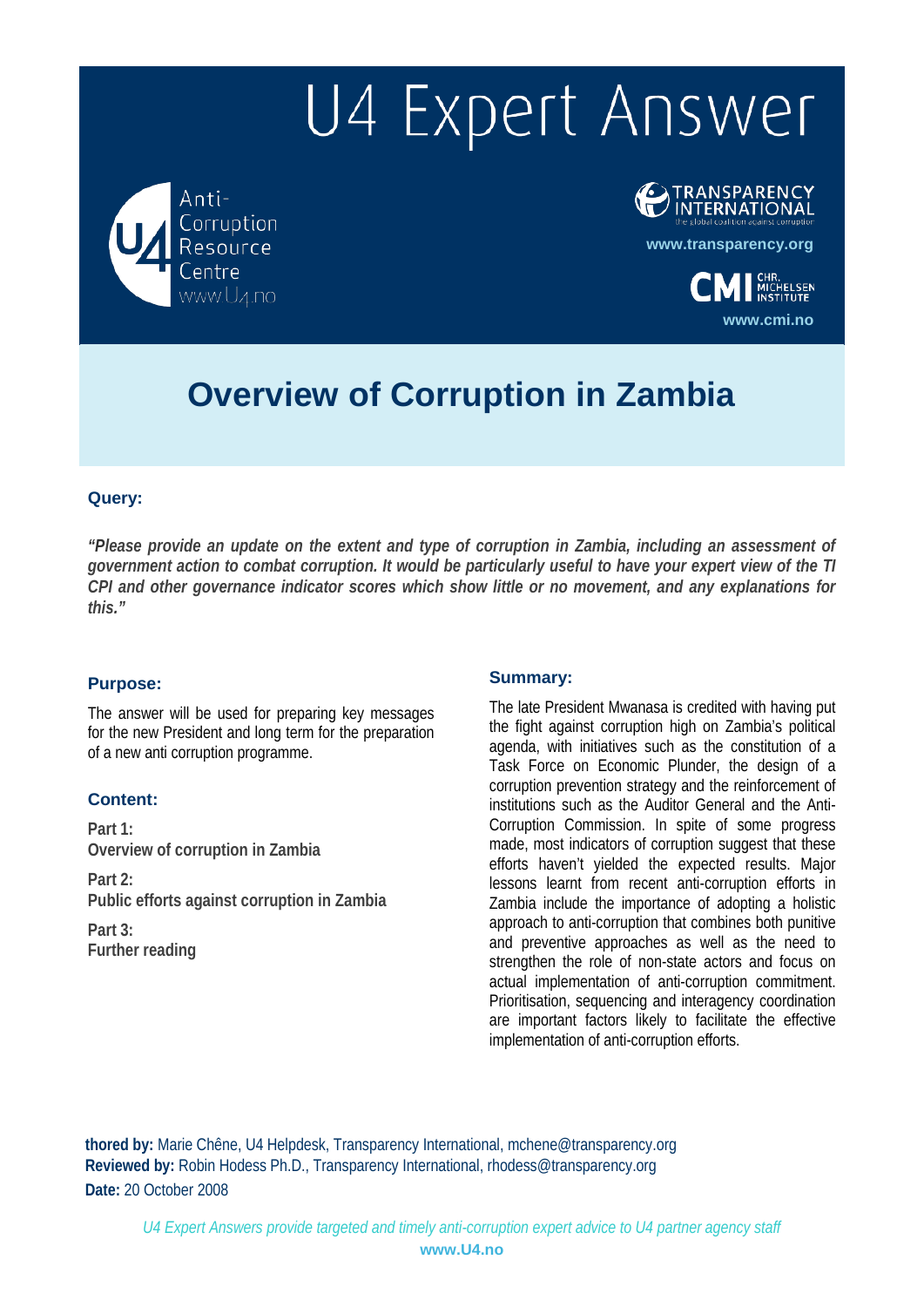### **Part 1: Overview of Corruption in Zambia**

### **Zambia has made some progress in terms of control of corruption…**

President Mwanawasa has been praised for his anticorruption commitment and is credited with having placed the fight against corruption high on the country's political agenda. His efforts are believed to have improved the country's legal and institutional framework against corruption, while he has experienced some success in cracking down on high level corruption from the previous government. This progress has been reflected to a certain extent in recent governance and corruption indicators.

The **World Bank Governance Indicators** for example indicate progress made between 2003 and 2007 on indicators of political stability, government effectiveness, regulatory quality and control of corruption.

http://info.worldbank.org/governance/wgi/index.asp

The **World Bank enterprise surveys** conducted in Zambia in 2002 and 2007 seems to confirm this positive trend. In 2002, almost 45% of the firms surveyed expected to pay informal payments to public officials to get things done and close to 36% expected to give gifts to secure a contract. 46% identified corruption as a major constraint to doing business in the county. In 2007, only about 15% expected to make informal payments to public officials to get things done while 27,5% expected to make gifts to secure government contracts. Only 12,5% identified corruption as a major constraint to doing business in the country.

http://www.enterprisesurveys.org/ExploreEconomies/? economyid=207&year=2007

### **... but corruption remains prevalent in the country**

### *Extent of corruption in Zambia*

<span id="page-1-0"></span>In spite of these noteworthy improvements, other indicators suggest that corruption remains widespread and systemic in the country. According to the **2004 National Government Baseline Survey (NGBS),**  corruption had become one of the three major concerns of citizens. 87% of the people interviewed perceived corruption to be a problem in the country, with a growing tendency for officials to demand unofficial payments in return for services rendered.

(http://web.worldbank.org/WBSITE/EXTERNAL/WBI/EX TWBIGOVANTCOR/0,,contentMDK:20750526~isCURL :Y~pagePK:64168445~piPK:64168309~theSitePK:174

0530,00.html). More recently, the **Index of Economic Freedom 2008** confirms Zambia's poor performance in the fight against corruption, with a score of 26 % in terms of freedom from corruption

http://www.heritage.org/research/features/index/countr y.cfm?id=Zambia

Zambia has also performed consistently poorly in past iterations of **TI's Corruption Perception Index (CPI)**, scoring around 2,6 between 2002 and 2007, indicating that corruption in Zambia is consistently perceived as rampant and endemic by the various CPI sources. Only in 2008, the CPI slightly improved, awarding Zambia a score of 2, 8, suggesting progress in terms of control of corruption, as perceived by analysts and businessmen. This could indicate that Zambia's efforts against corruption are slowly starting to yield results. However, there is still a long way to go.

http://transparency.org/policy\_research/surveys\_indices /cpi/2008

### *Forms of Corruption in Zambia*

These figures indicate that corruption remains a significant problem at both the administrative and political levels in the country. The most common types of corruption in Zambia<sup>[1](#page-1-0)</sup> include petty and administrative corruption, grand corruption and political corruption. The **National Governance Baseline Survey** outlines the various forms corruption can take in Zambia, from administrative corruption to obtain permits or basic services to nepotism and procurement mismanagement. Almost 40% of the respondents report having been asked for a bribe to obtain a public service.

The 2004 "Show me the Money" report published by TI-Zambia analyses the Auditor General's reports from 1984 to 2004 and estimates that about Kwacha 348.244 billion (65 billion €) worth of public money is either misappropriated, stolen or grossly mismanaged every year.

### (http://www.tizambia.org.zm/download/uploads/Show\_ Me\_The\_Money.pdf)

.<br>-

Echoing these findings, President Mwanawasa himself revealed in February 2007 that more than K3 trillion had been stolen from government by public service workers

<sup>1</sup> As identified by both the 2002 and 2007 NIS country studies.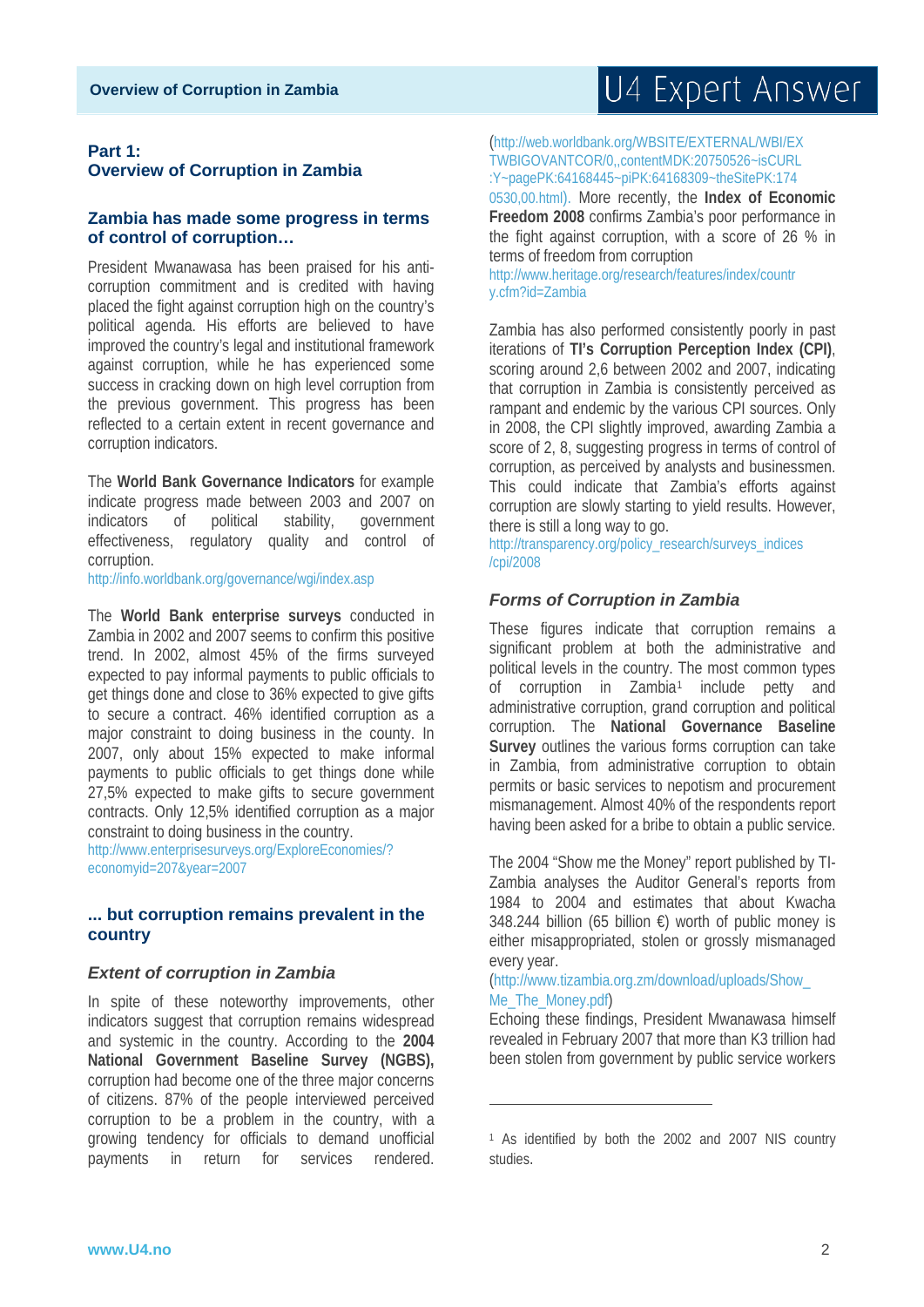over a period of four years. Although this figure was later corrected to K 36 billion ( $\epsilon$  6,7 millions), involving 326 civil servants, it indicates that large sums of money are misappropriated every year. The Auditor General's report identifies the Ministries of Works and Supply, Communication and Transport, and Health as the most vulnerable to corruption.

http://www.transparency.org/policy\_research/nis/region al/by\_country).

**Examples of grand corruption cases** coming into the public domain include those involving the former republican President, Fredrick Chiluba, and nineteen other public officials, including the former Zambian ambassador to the United States and former Zambia Security and Intelligence Services Director. In May 2007, these were found liable of defrauding the Zambian Government of more than US\$ 41 million by the London High Court.

Public procurement is also vulnerable to corrupt practices. According to the National Governance Baseline Survey, unofficial payments to get government contracts are quite widespread, with managers reporting forfeiting, on average, 6.4% of the invoice value to public officials in order to expedite contract payments from government. As mentioned earlier, the 2007 World Bank Enterprises survey shows a decreasing trend of about 30% of the firms reporting paying a bribe to secure a contract compared to 36,5% in 2002.

No rule regulates campaign finance in Zambia. **Political corruption** is perceived as rampant in the country, especially in the context of elections. An opinion poll on Lusaka's residents' perceptions of corruption conducted in 2005 reported that nearly 97% of all respondents reported witnessing candidates buying beer and food for prospective voters and nearly 75% reported donations of money to would-be voters. Half of the respondents reported incidents involving the buying of voters' registration cards.

http://www.tizambia.org.zm/download/uploads/OPINIO N\_POLL\_ON\_LUSAKA\_RESIDENTS\_PERCEPTIONS \_OF\_CORRUPTION.pdf

In the 2006 tripartite elections, TI-Zambia who monitored elections in some part of the country reported on corrupt activities that took place prior to and during the election process. This report was corroborated by other local and foreign monitors such as the Forum for Democratic Progress (FODEP), the Southern African Centre for Constructive Resolution of Disputes (SACCORD), as well as foreign observers U4 Expert Answer

such as the EU who reported on a wide range of electoral malpractice during the 2006 elections. (http://www.transparency.org/policy\_research/nis/region al/by\_country). More recently, in the November 2008 election, the opposition party alleged electoral fraud in the presidential election. Zambia's election commission began verifying ballots cast in the controversial presidential vote to enable the opposition to challenge the result in court.

http://www.reuters.com/article/worldNews/idUSTRE4A 48MB20081105?feedType=RSS&feedName=worldNew s

The helpdesk has not found recent specific data on **judicial corruption** within the framework of this query. According to the 2004 World Bank/IMF investment climate assessment, 64 % of companies believe that the judicial system will enforce contractual and property rights in business disputes. (Please see: World Bank & IFC Assessment of Investment Climate). TI Zambia's opinion poll of Lusaka's residents found that the courts are generally perceived as moderately corrupt by the public. The Zambia National Governance Baseline Survey indicates that 63% of the businesses surveyed see corruption as a very important obstacle for using the courts in Zambia. 40% of Zambian households and 25% of businesses employ bribes to speed up the judicial processes.

According to the 2007 National Integrity System country study, **petty corruption** is also prevalent and mainly affects institutions such as the Police, the Courts, the Zambia Revenue Authority, the Passport Office and the Department of National Registration. In the abovementioned 2005 survey of Lusaka residents' perceptions, most of the reported incidents of corruption involved paying the police to pass road blocks and headmasters to secure access to education for a relative. Other common experiences involved getting national registration cards and passports. 80% of the respondents believed that a service could only be provided in exchange for unofficial payments.

http://www.jctr.org.zm/publications/AFLPresentation/AF Lcorruption07.pdf

### **Part 2: Public Efforts against Corruption**

### **Ambivalent Political Commitment against Corruption**

It is difficult to assess the political commitment of the previous administration to fight against corruption. As already mentioned, the late President Mwanawasa had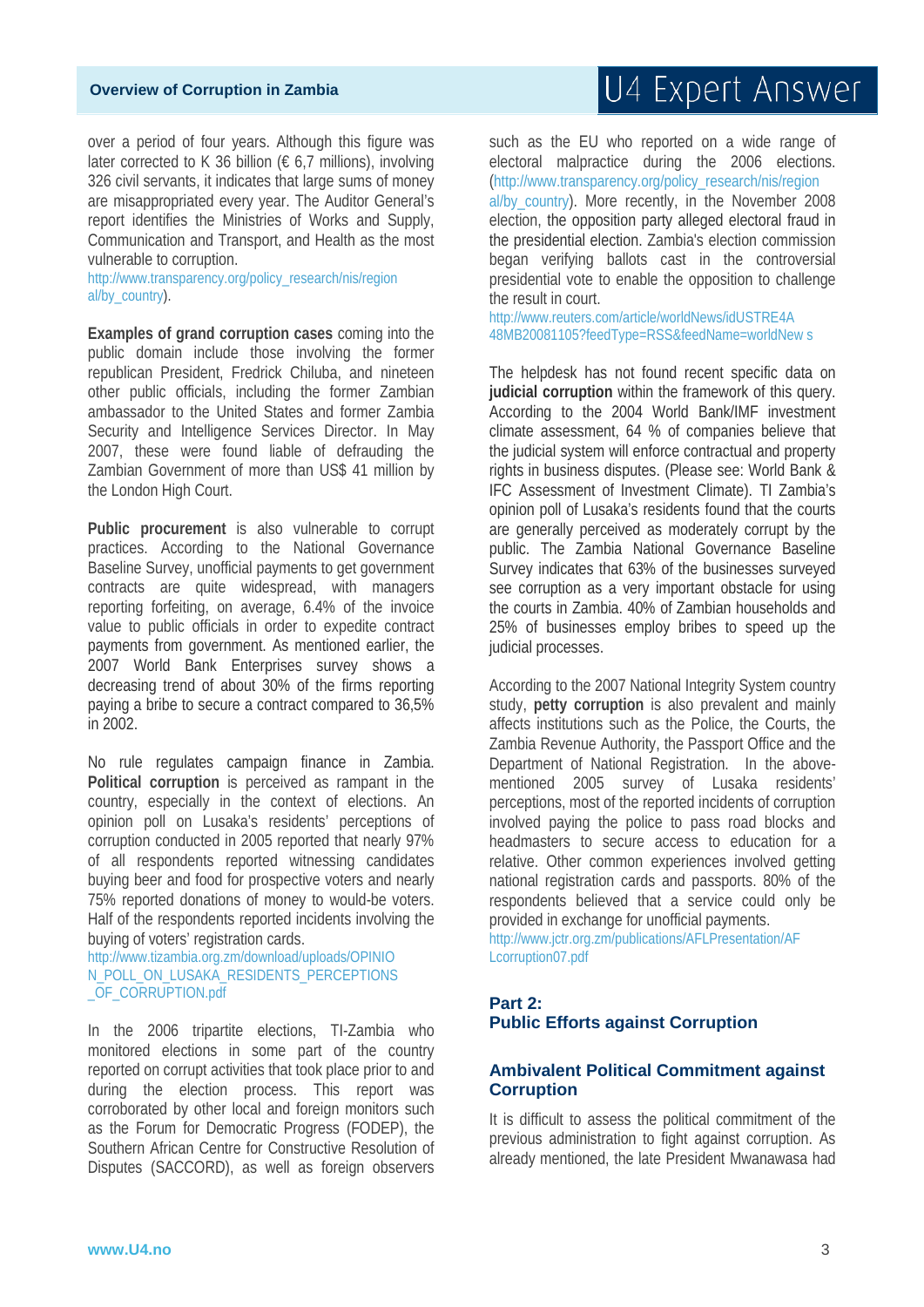### **Overview of Corruption in Zambia**

placed anti-corruption efforts high on his political agenda and both donors and civil society organisations agree that his government had taken major steps forward in recent years to make the fight against corruption a priority. However, while President Mwanawasa is credited with having cracked down on high level corruption from the previous government, he was generally perceived to exercise more selective political will when it came to his own administration, ultimately undermining the credibility of his commitment against corruption. His strong stance against corruption may have been motivated by a political profiling strategy rather than reflecting government commitment to fight corruption.

http://www.cmi.no/publications/file/?2914=anticorruptionpolicy-making-in-practice

In any case, according to the above-mentioned 2005 survey of Lusaka residents' perceptions of corruption, the public perceived President Mwanawasa's efforts to tackle corruption to be slightly more efficient than those of his predecessor. 37% of the respondents believed that the level of corruption was getting better against 34% who believed that it was getting worse. 88% of the respondents perceived prevailing levels of corruption as high in Zambia against 93% in 2002, indicating some decline in recent years. However, 51% of the respondents remained pessimistic about government's intention to fight corruption. Members of the ruling party were more likely to be optimistic in this regard (62%) than members of the opposition (35%).

http://www.tizambia.org.zm/download/uploads/OPINIO N\_POLL\_ON\_LUSAKA\_RESIDENTS\_PERCEPTIONS \_OF\_CORRUPTION.pdf

President Mwanawasa mainly demonstrated his commitment to the fight against corruption by setting-up the Task Force on Economic Plunder in 2002, to investigate allegations of economic plunder by former president Chiluba and his associates. This move may have been motivated by the necessity to respond to the scandalised population, develop his own political party base and generate further political capital. According to the Freedom House 2008 report, the task force has drawn criticism for failing to convict high profile officials, for being vulnerable to political pressure from the president and for being misused for political vendettas. The above-mentioned conviction of the Health Ministry permanent secretary in 2005 has contributed to raise/restore the credibility of this body, whose mandate was extended indefinitely in January 2007.

The President also demonstrated his stance against corruption by firing his minister of lands in February 2007, after discovering that she had distributed state property to members of her family.

Following the death of President Mwanawasa in August 2008, acting President Rupiah Banda was elected on 2 November 2008. In his presidential campaign, he has positioned himself as a leader of continuity, expressing his intention to carry on the political and economic legacies laid by late President Mwanawasa. The challenge for him will be to sustain clear and continued political commitment to effectively address corruption issues in the country.

# **Anti-corruption measures and institutions**

There are numerous actors and institutions involved in combating corruption in Zambia, including the Director of Public Prosecutions, the Auditor General, the Anti-Corruption Commission, the Task Force on Economic Plunder, the Drug Enforcement Commission and the Investigator General, just to name a few. However, most of the anti-corruption institutions have been plagued at some stage by the lack of independence from political interference. While they may be formally independent, in practice, their operations are placed under the pressure of the executive's excessive powers. In addition, government-based institutions are severely under-funded, lacking qualified staff and equipment to perform their functions effectively.

http://www.business-anticorruption.com/Home.asp?pageid=4

### *Institutions*

The **Anti-Corruption Commission** (ACC) is an autonomous body composed of a chairperson, four commissioners and a directorate, all appointed by the president and subject to ratification by the national assembly. It is mandated to spearhead the fight against corruption through community education, prevention, investigations and prosecutions in public and private institutions. Since 2006, the ACC has piloted the establishment of integrity committees within eight government ministries, departments and agencies. These include the Zambia Revenue Authority, the Ministry of Lands, the Immigration Department, Lusaka City Council, Ndola City Council, Zambia Police and the Public Service Pension Fund.

ACC's operations have been hampered by the lack of financial and human resources, including qualified staff which undermines its capacity to effectively deal with complex cases. The Mwanawasa administration proved to be more supportive of the ACC and increased the budgetary allocations. However, the ACC is not present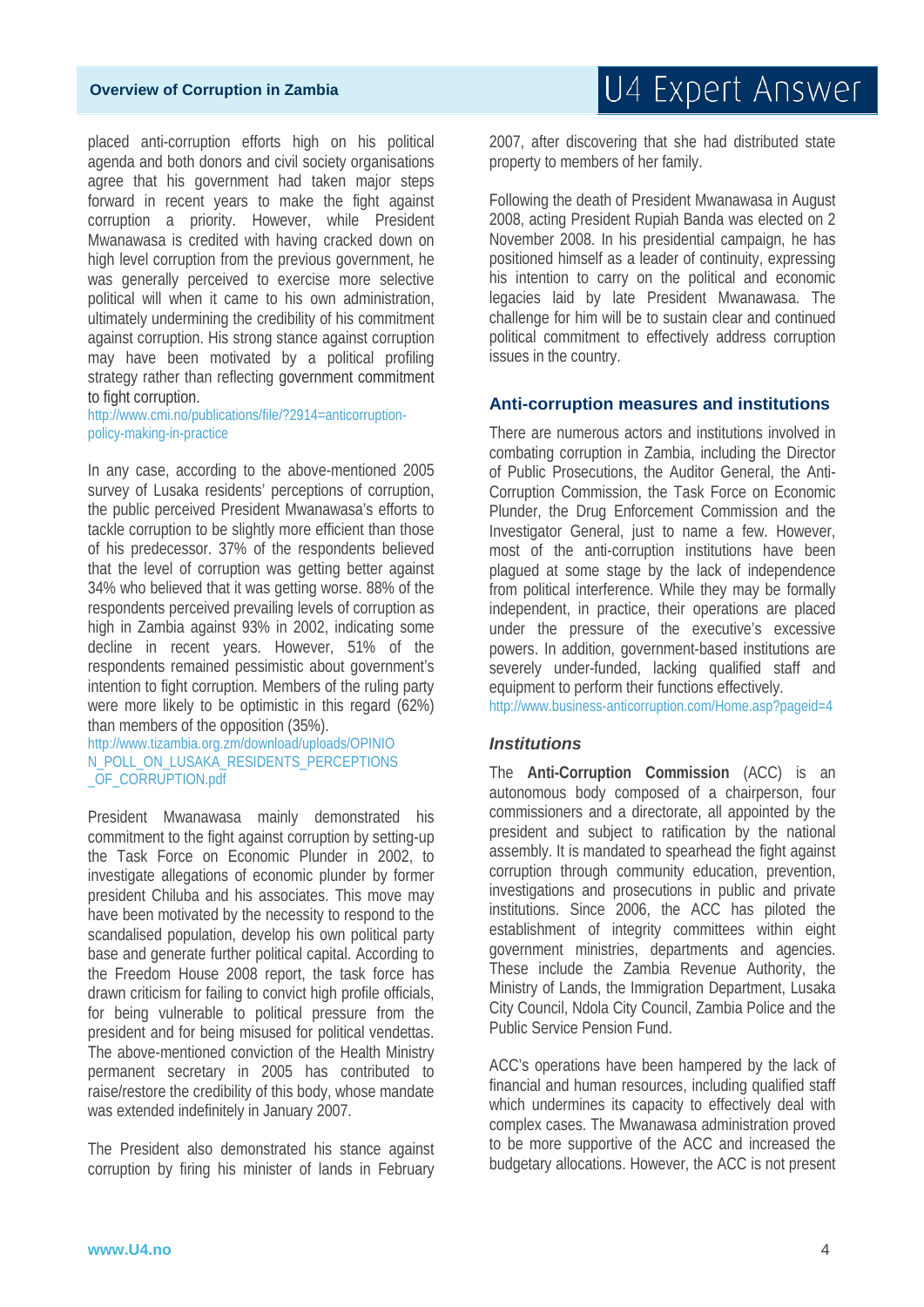# U4 Expert Answer

in three provincial capitals which limits its outreach and there have been reports of political interference in its operations.

In spite of these constraints, the ACC figures for 2007 records 20 convictions and 18 prosecution cases. 880 corruption reports were recorded and 416 cases investigated.

http://www.acc.gov.zm/acc/default.aspx?

As mentioned earlier, the **Task Force on Economic Plunder** was set up in 2002 by President Mwanawasa's administration. It is an ad-hoc body composed of members of the Anti-Corruption Commission, the Zambia Police, the Zambia Security Intelligence Services and the Drug Enforcement Commission. The strength of the task force has been its multidisciplinary composition that has transcended the "silo" existence of other anti-corruption institutions. Several prominent people have been arrested, investigated and convicted in 2006 and 2007, including the former managing director of the Zambia National Commercial Bank.

The **Auditor General** (AG) is appointed by the President subject to ratification by the National Assembly. Its effectiveness has been constrained by staff shortage, lack of funds and independence from political interference. The institution does not have the powers to sanction public officials who have misused or embezzled public funds but can refer the cases to the relevant authorities. As a result, AG has been a neglected body whose audit reports have been largely ignored. However, it recently received increased support and is likely to play an increasingly important role in detecting corrupt practices.

The **Zambia Police Service**'s role against corruption is undermined by its lack of independence from political interference. It has been instrumentalised in the past by the ruling elite to crack down on political opponents and journalists exposing cases of corruption. It lacks trained staff in investigative techniques, law and human rights. As mentioned earlier, it is also perceived by the public as one of the most corrupt institutions in the country.

The **Director of Public Prosecutions** (DPP) undertakes criminal proceedings and ensures that investigations conducted by other agencies are conducted in accordance with the law and principles of human rights. Observers report that the DPP has under-performed in the fight against corruption, lacking staff and autonomy to perform effectively.

The **Drug Enforcement Commission** (DEC) hosts the anti-money laundering investigations unit. It does not require the consent of the DPP to initiate prosecutions and has proved its capacity to investigate high level corruption allegations.

The **Commission for Investigations** (or Ombudsman) deals with complaints of abuse of powers such as improper use of discretionary powers or arbitrary decisions. The commission has no power to investigate complaints against the President and all commissioners are appointed by the President. Observers report that the commission has not contributed significantly to the fight against corruption, relying too heavily on the President for the enforcement of its recommendations and lacking resources to operate effectively.

The **Electoral Commission of Zambia** had been gaining increased credibility under Mwanawasa's administration and leadership.

The **Zambia National Tender Board** (ZNTB) is responsible for the regulation and control of public procurements. According to the 2003 Transparency Zambia report on procurement systems, the tender rules and procedures are not publicly accessible and procurement decisions are not made public. Much public procurement does not go through the ZNTB but is often carried out by the procuring ministry. ZNTB is also perceived as lacking independence and contracts are often awarded to well-connected bidders.

http://www.tizambia.org.zm/download/uploads/GOVER NMENT%20PROCUREMENT%20REPORT.pdf

While the multiplicity of actors involved in the fight against corruption may reflect genuine political commitment to tackle corruption, it may also create coordination and cooperation challenges as well as enable the politicisation of anti-corruption efforts, with the president primarily focusing on the bodies supporting his agenda.

### *Legal and Institutional Framework*

Although the general legal framework against corruption is in place, serious legal and implementation gaps remain.

For example, while there are disclosure laws in Zambia, the **asset declaration scheme** only applies to the president, government ministers and deputy ministers. Non ministers, permanent secretaries and members of the judiciary are not required to declare their assets. The effectiveness of the asset declaration regime is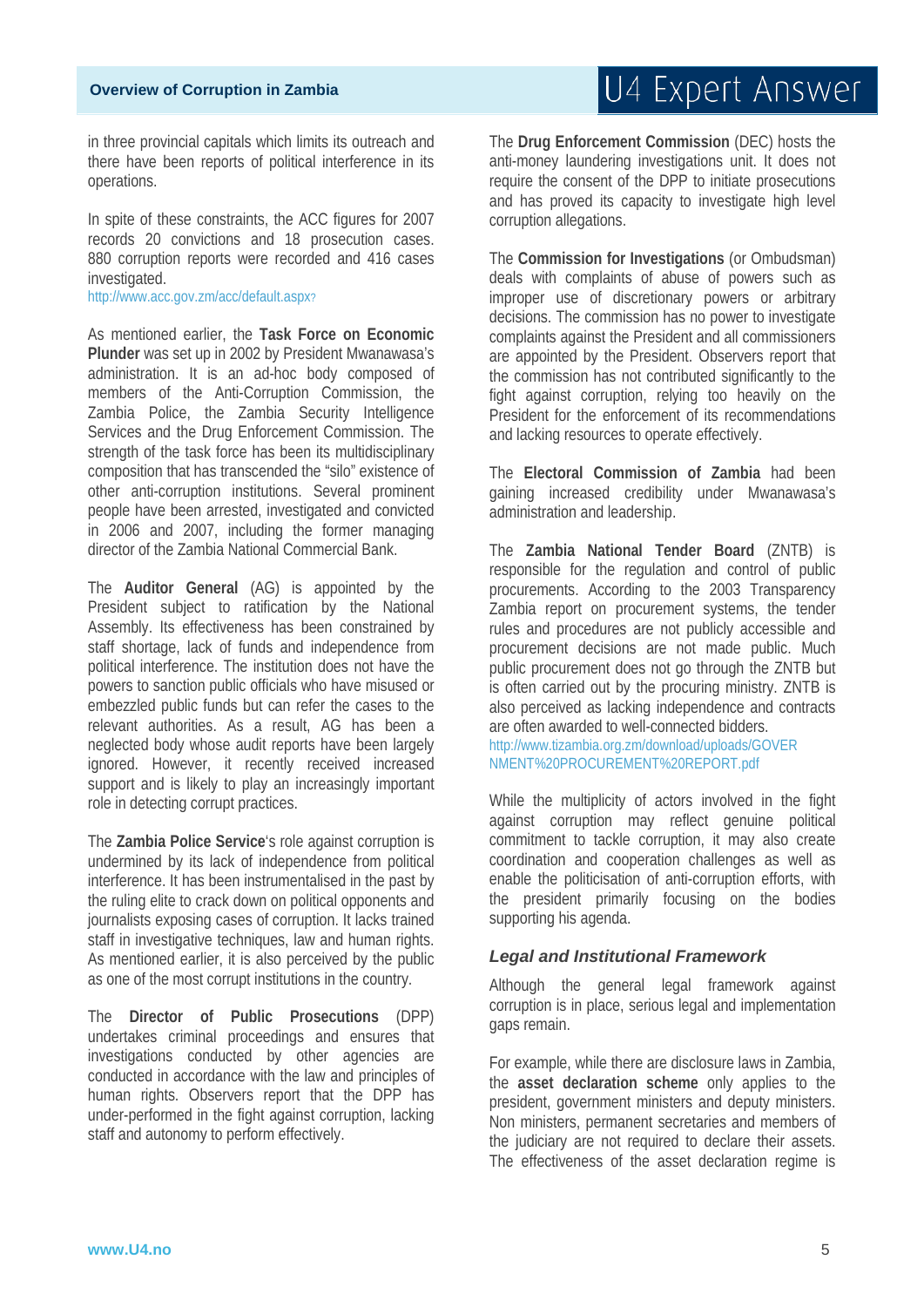further hampered by the lack of a verification mechanism and difficult access to asset-related information by the public.

http://www.u4.no/helpdesk/helpdesk/query.cfm?id=160. The 2008 Freedom House report explicitly recommends that asset, liability and income declaration requirements should be extended to include all MP, permanent secretaries, judges and magistrates. ACC should publicise and verify those declarations.

Public officials are not allowed to receive valuable **gifts and presents**, but there is no register or monitoring mechanism in place.

Finally, there is a general lack of **access to information** about government officials and spending policies. The Government has considered a Freedom of Information bill for several years but decided against putting it before parliament in late 2006. The Helpdesk has not found evidence of progress made since 2006 towards securing the right of the public to access information. The 2008 Freedom House report also calls on the national assembly to debate a robust freedom of information bill and enact legislation to protect whistle blowers.

TI's 2007 NIS identifies the following milestones in the fight against corruption in Zambia:

- The Government commissioned and published in 2004 the National Governance Baseline Survey Report, a comprehensive study that assesses levels of corruption in public institutions throughout the country.
- The ACC strategic plan 2004-2006 provides for the development of a national corruption prevention strategy. A policy formulation process has been developed and a National Corruption Prevention Policy has been drafted through wide consultation in all nine provinces. However, while the strategy has enjoyed broad support from the public and the private sectors, some key groups such as the group of permanent secretaries or political parties whose support is needed for successful implementation haven't participated in the policy design. This may undermine the successful implementation of the strategy. The long-awaited Anti-Corruption Policy is still pending to date. It should be revised to take into consideration new emerging trends and adopted.
- In May 2006, the judicial code of conduct act was amended to strengthen the judicial complaints

### committee. It was renamed as the judicial complaints authority to encourage the public to seek remedial redress in cases of alleged misconduct by judicial officers. The judicial code of conduct also calls on judicial officers to uphold integrity, independence and impartiality.

- The Electoral Act was passed in July 2006, criminalising corruption in the electoral process and outlining illegal practices for elections including bribery and various forms of vote buying. As mentioned earlier, this didn't prevent the 2006 elections to be marred by malpractice.
- In recognition of Zambia's commitment against corruption, the Millennium Challenge Corporation signed a US\$ 22.7 million Threshold Project in May 2007 to assist the government in preventing corruption in targeted government institutions, improving the effectiveness of public sector service delivery, and improving border management and facilitating trade.
- In September 2007, the Anti-corruption Commission bill (that has been debated since 2004) was in its final stage to strengthen the existing Anti-Corruption Commission Act, proposing to offer whistleblower protection and criminalise further acts of corruption associated with elections. The helpdesk has not found evidence of progress made towards its passage since then.
- Zambia ratified the United Nations Convention against Corruption (UNCAC) on 7 December 2007. It has also ratified the African Union Convention on Preventing and Combating Corruption in 2007. Zambia ratified the Southern African Development Community protocol against corruption in 2003.

# U4 Expert Answer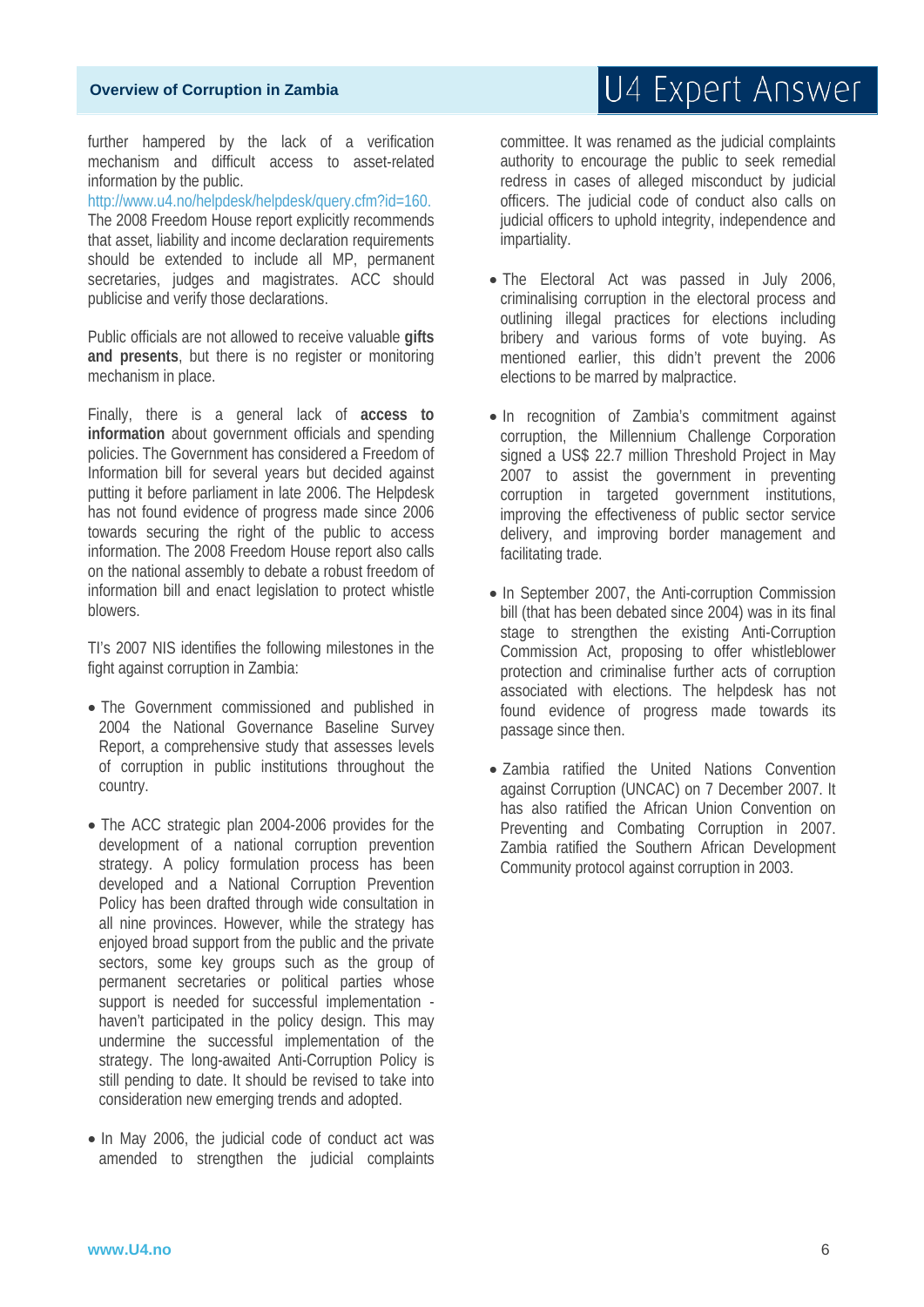### **Impact of Anti-Corruption Reforms**

### *Methodological Challenges Involved in Assessing Impact of Reforms*

For methodological reasons, it is difficult to assess the impact of such anti-corruption reforms, especially in the short and middle term. There is no ideal way of assessing trends in corruption as well as government performance against corruption and such attempts are necessarily limited by the difficulty to measure actual levels of corruption in the first place. In addition, even if change occurs, it is very difficult to link back progress made directly to the policy intervention that may have triggered this outcome. It may be equally difficult to link them directly to changes that may be observed in actual levels of corruption.

The CPI in particular is not a suitable tool to track progress over time. The index provides a snapshot of the views of business people and country analysts for the current or recent years, with less focus on year to year trends[2.](#page-6-0) Year to year changes in a country's score can either result from a change in a country's performance or in the CPI's sample and methodology. As a result, some of the variations (or lack of variation) showed by the CPI's scores over years may be explained by methodological factors such as the number and nature of the sources used to calculate the score. The only reliable way to compare a country's score over time would be to go back to individual survey sources<sup>[3](#page-6-1)</sup>. In addition, as the CPI provides a snapshot of a country's overall perceived level of corruption, progress made on a specific dimension of corruption or in a particular sector may be compensated by other forms of corruption or sectors where little or no progress has been made.

A further challenge of measuring progress in controlling corruption is that anti-corruption reforms do not usually produce meaningful results in the short term. As a result of this lag between policy implementation and policy impact, there are no valid and reliable indicators that can indicate year to year progress in the fight against corruption. Even if changes have occurred, they may not be instantaneously reflected by indicators based on perceptions, as there may be a time lag before the public notices progress made. This means that substantial changes in perceptions of corruption are only likely to emerge in the index over longer periods of time.

Finally, conflicting results across the various governance indicators may also result from diverging methodological approaches between the various indexes that include different sources and indicators for control of corruption. Each index may be more likely to capture specific forms of corruption than others. The CPI for example captures perceptions from business people and experts and may be more sensitive to forms of grand corruption.

### **Substantive Explanations for Lack of Progress**

The methodological challenges associated with measuring trends and tracking the impact of specific reforms on actual levels of corruption may partly explain Zambia's general lack of progress - until recently -on indicators of control of corruption. But this lack of progress could also be attributed to persistent levels of corruption in the country due to more substantive factors such as lack of clear and unambiguous political will, legal and institutional weaknesses or poor enforcement of anti-corruption reforms.

Corruption persists in higher spheres of government and there have been many corruption complaints involving high ranking officials in misappropriation of public funds or corrupt procurement practices in recent years. At the Anti-Corruption Commission (ACC) second briefing for 2007, Director General Nixon Banda announced that the ACC was investigating the Drug Enforcement Commission chief and his deputy as well as one provincial minister. He further announced that between January and July 2007, the ACC had received 444 complaints against officials in government ministries and 222 complaints against the private sector.

http://www.transparency.org/policy\_research/nis/region al/by\_country.

The above mentioned Index of Economic Freedom 2008 also attributes Zambia's poor performance with regard to corruption to weak controls over government funds and property and investigative units' lack of authority and personnel. The index further states that officials dealing with the public frequently demand illicit payments with impunity and that the government has no clear policy for the disposal of confiscated assets. A lack of transparency, meanwhile, surrounds the

**.** 

<span id="page-6-0"></span><sup>2</sup> Comparisons with previous years should always be based on a country's score, not its rank.

<span id="page-6-1"></span><sup>&</sup>lt;sup>3</sup><sup>3</sup> Please see the sources used for the 2008 CPI: http://transparency.org/policy\_research/surveys\_indices/cpi/2 008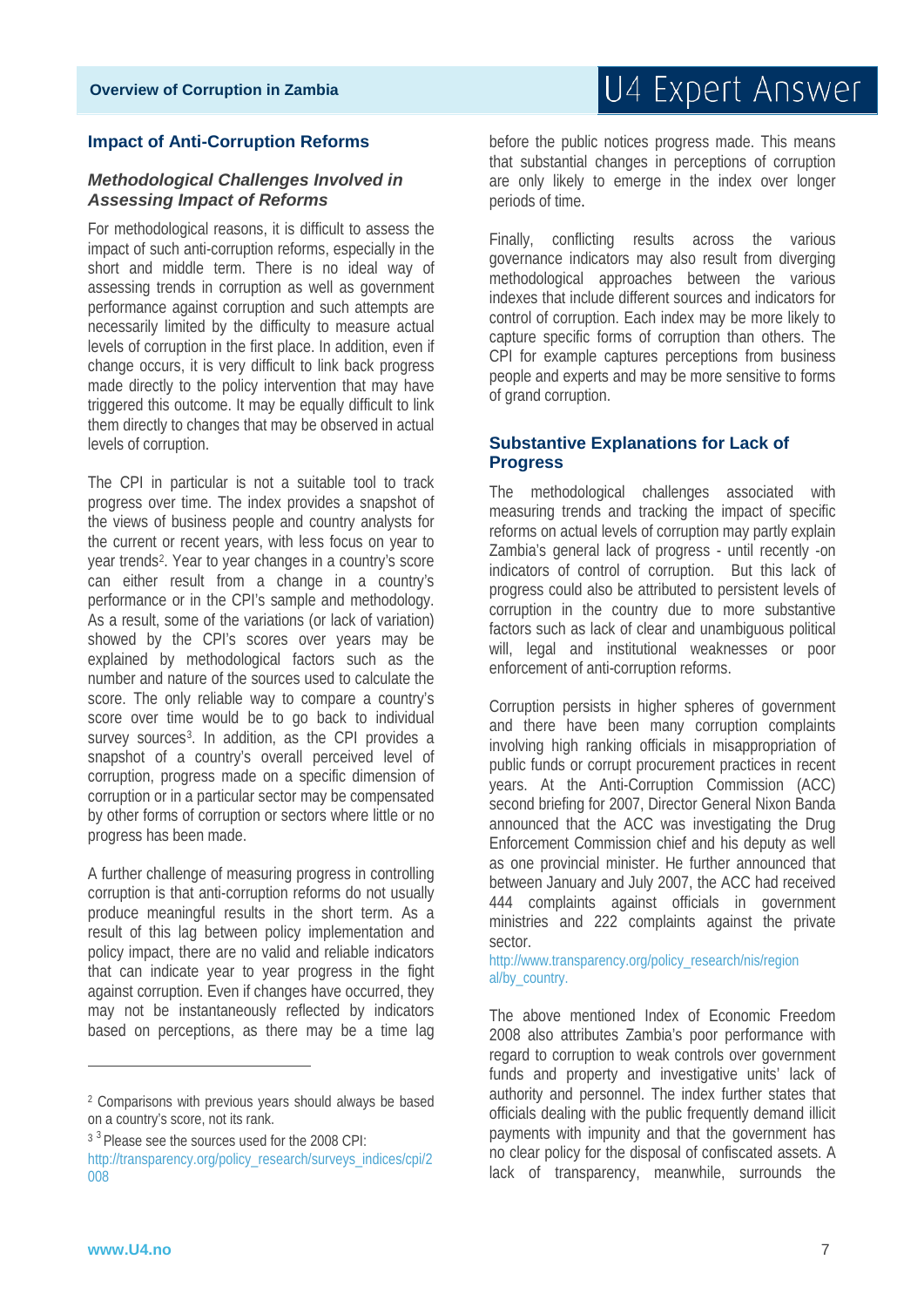liquidation of assets seized in the recent government campaign against corruption. http://www.heritage.org/research/features/index/countr y.cfm?id=Zambia.

Some of the experts consulted within the framework of this query also argue that Zambia's CPI scores may show little improvement over time because political statements and reforms are poorly implemented and are not always matched by actions on the ground. For example, there have been instances where the Director of Public Prosecutions had given consent to prosecute some ministers but the government has interfered to protect them from prosecution. People accused of corruption are allowed to remain members of the ruling party and there is evidence of serious maladministration within local governments. In 2005, for example, a former Health Ministry permanent secretary was accused by the Task Force on Economic Plunder of misusing public funds. As he had openly voiced his support for Mwanawasa, the latter ordered the chief prosecutor to drop the case. Although the prosecutor refused and ultimately managed to secure a conviction, such inconsistencies erode the credibility of the government's stance against corruption.

Freedom House report 2008: http://www.freedomhouse.org/template.cfm?page=363 &year=2008&country=7522 and http://www.businessanticorruption.com/normal.asp?pageid=131

### *Lessons Learned and Recommendations*

In view of these mixed results, a 2007 U4 case study of Zambia's anti-corruption policy-making explores how national anti-corruption policies or strategies have come into being in Zambia. The study analyses how reforms were selected, prioritised and implemented, and finally, what role development partners played in the overall process

(http://www.cmi.no/publications/file/?2914=anticorruption-policy-making-in-practice.)

Lessons learnt from anti-corruption policy making in Zambia include:

• It is important to adopt **a holistic approach** including most stakeholders. In Zambia, the previous government was starting to acknowledge the need to move beyond the sole investigation and prosecution of large scale corruption case from the Chiluba regime to effectively address corruption in the country. The Zambian National anti-corruption prevention strategy drafting process has provided a good example of a well-planned, nationally owned and information-based anticorruption policy design. Broad consultation has generated wide support for the policy.

- There is also a need to involve and secure the unambiguous support of the **highest level of government** in order to effectively implement complex and sensitive anti-corruption policies. This helps ensure political weight behind the policy. The draft anti-corruption policy is a political commitment to anti-corruption that enjoys widespread support and has created high expectations. It is of crucial importance that government delivers on its promises and manages expectations from the public at large.
- **Policy consistency** is needed to enhance the credibility of government's commitment against corruption. The recent past has shown that certain personalities can be shielded against investigation and prosecution, due to the general lack of independence of anti-corruption bodies. This is likely to undermine the public's confidence in political will against corruption.
- **Strengthening non-state actors** such as civil society organisations, the private sector and privately owned media plays a very important role in fostering demand for change and support for reform outside the government. They shouldn't be excluded from anti-corruption policy design.
- **Punitive action must be accompanied by a parallel prevention drive**. Frying the big fish can show results and secure support for reform in the short term. However, in the longer term, it is important to bring prevention and prosecution strategies together to promote and sustain more in-depth reforms over time.
- Given the numbers of actors involved in the fight against corruption in Zambia, there is a risk of dilution of anti-corruption efforts, interagency overlaps and coordination challenges. Effective implementation can be facilitated by clear mandates, responsibilities, and targets assigned to the various stakeholders. It is also important to **establish priorities, sequence anticorruption reforms and set realistic objectives** in consultation with the various stakeholders to identify opportunities, potential obstacles and strategic entry points for reform.

# U4 Expert Answer